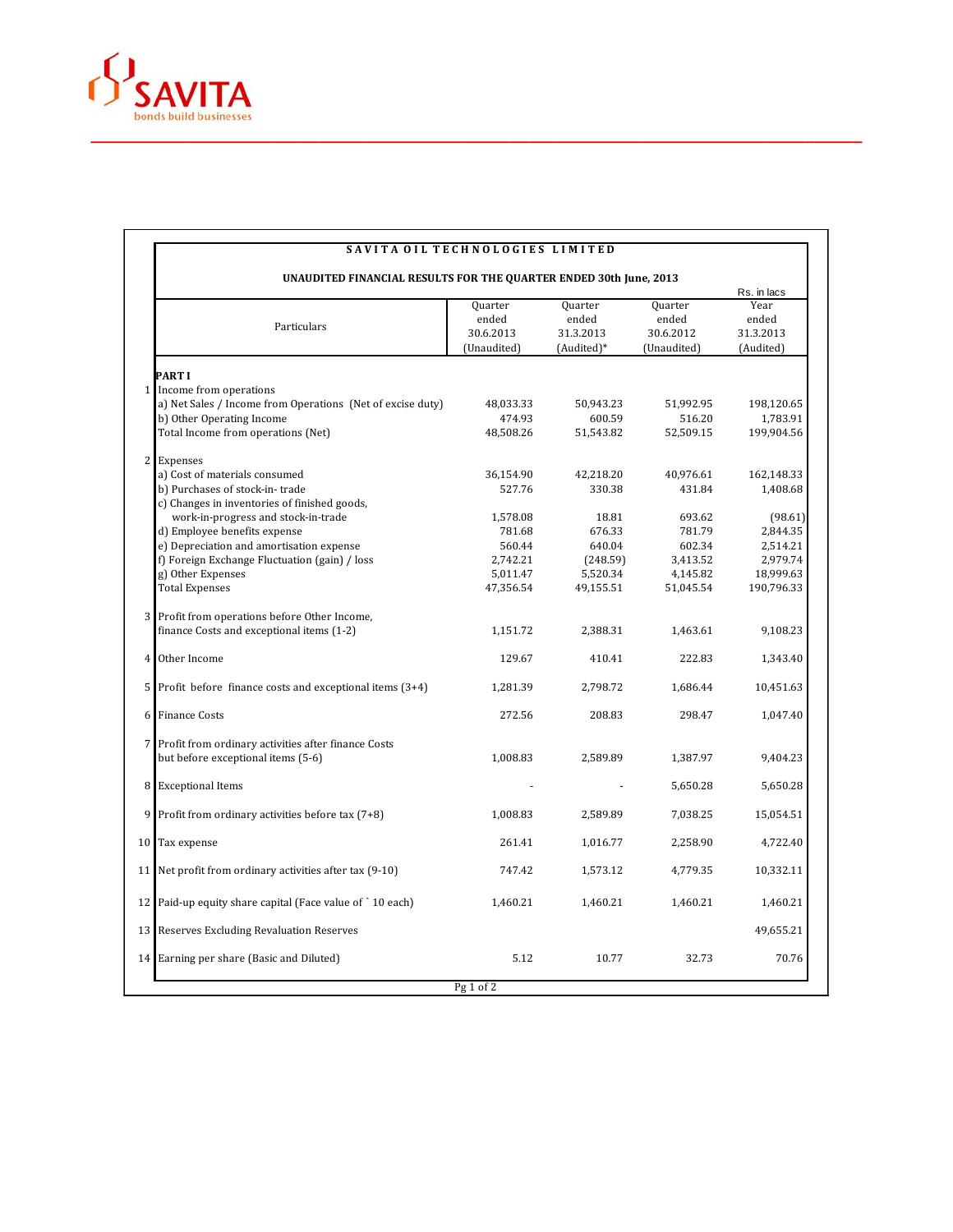|                                                                                                                                                                                                                                                              | SAVITA OIL TECHNOLOGIES LIMITED              |                                             |                                              |                                         |
|--------------------------------------------------------------------------------------------------------------------------------------------------------------------------------------------------------------------------------------------------------------|----------------------------------------------|---------------------------------------------|----------------------------------------------|-----------------------------------------|
| UNAUDITED FINANCIAL RESULTS FOR THE QUARTER ENDED 30th June, 2013                                                                                                                                                                                            |                                              |                                             |                                              | Rs. in lacs                             |
| Particulars                                                                                                                                                                                                                                                  | Quarter<br>ended<br>30.6.2013<br>(Unaudited) | Quarter<br>ended<br>31.3.2013<br>(Audited)* | Quarter<br>ended<br>30.6.2012<br>(Unaudited) | Year<br>ended<br>31.3.2013<br>(Audited) |
| PART II                                                                                                                                                                                                                                                      |                                              |                                             |                                              |                                         |
| A Particulars of Shareholding                                                                                                                                                                                                                                |                                              |                                             |                                              |                                         |
| 1 Public Shareholding                                                                                                                                                                                                                                        |                                              |                                             |                                              |                                         |
| Number of Shares<br>Percentage of Shareholding                                                                                                                                                                                                               | 4,152,570<br>28.44                           | 4,152,570<br>28.44                          | 4,152,570<br>28.44                           | 4,152,570<br>28.44                      |
| 2 <sub>1</sub><br>Promoters and promoter Group Shareholding                                                                                                                                                                                                  |                                              |                                             |                                              |                                         |
| (a) Pledged / Encumbered                                                                                                                                                                                                                                     |                                              |                                             |                                              |                                         |
| Number of Shares                                                                                                                                                                                                                                             | Nil                                          | Nil                                         | Nil                                          | Nil                                     |
| (b) Non-encumbered                                                                                                                                                                                                                                           |                                              |                                             |                                              |                                         |
| Number of Shares                                                                                                                                                                                                                                             | 10,449,513                                   | 10,449,513                                  | 10,449,513                                   | 10,449,513                              |
| Percentage of shares (as a % of the total                                                                                                                                                                                                                    | 100.00                                       | 100.00                                      | 100.00                                       | 100.00                                  |
| shareholding of promoter and promoter group)                                                                                                                                                                                                                 |                                              |                                             |                                              |                                         |
| Percentage of shares (as a % of the total                                                                                                                                                                                                                    | 71.56                                        | 71.56                                       | 71.56                                        | 71.56                                   |
| share capital of the Company)                                                                                                                                                                                                                                |                                              |                                             |                                              |                                         |
| Particulars                                                                                                                                                                                                                                                  | Quarter ended 30.6.2013                      |                                             |                                              |                                         |
| <b>B</b> Investor Complaints                                                                                                                                                                                                                                 |                                              |                                             |                                              |                                         |
| Pending at the beginning of the quarter                                                                                                                                                                                                                      | Nil                                          |                                             |                                              |                                         |
| Received during the quarter                                                                                                                                                                                                                                  | Nil                                          |                                             |                                              |                                         |
| Disposed off during the quarter                                                                                                                                                                                                                              | Nil                                          |                                             |                                              |                                         |
| Remaining unresolved at the end of the quarter                                                                                                                                                                                                               | Nil                                          |                                             |                                              |                                         |
| NOTES:                                                                                                                                                                                                                                                       |                                              |                                             |                                              |                                         |
| 1 Previous quarter's / year's figures have been regrouped / rearranged wherever necessary to conform to those of current quarter/year<br>classification.                                                                                                     |                                              |                                             |                                              |                                         |
| 2 Loss on account of foreign exchange fluctuation amounting to `2742.21 lacs has been recognised in the statement of profit and loss<br>for the quarter ended 30th June, 2013 in accordance with the accounting policy consistently followed by the company. |                                              |                                             |                                              |                                         |
| 3 The statutory auditors have carried out a limited review of the financial result for the quarter ended 30th June, 2013.                                                                                                                                    |                                              |                                             |                                              |                                         |
| 4 The above unaudited financial results (provisional) were reviewed by the Audit Committee and taken on record by the<br>Board of Directors at their meeting held on Friday, 26th July, 2013.                                                                |                                              |                                             |                                              |                                         |
| 5 * The figures for the quarter ended 31st March, 2013 are balancing figures between the audited figures in respect of the the full financial<br>year and the year to date figures upto the third quarter ended 31st December, 2012.                         |                                              |                                             |                                              |                                         |
|                                                                                                                                                                                                                                                              |                                              |                                             | For Savita Oil Technologies Limited          |                                         |
| Mumbai,                                                                                                                                                                                                                                                      |                                              |                                             | G. N. Mehra                                  |                                         |
| 26th July, 2013                                                                                                                                                                                                                                              |                                              |                                             | Chairman and Managing Director               |                                         |
|                                                                                                                                                                                                                                                              | Pg 2 of 2                                    |                                             |                                              |                                         |